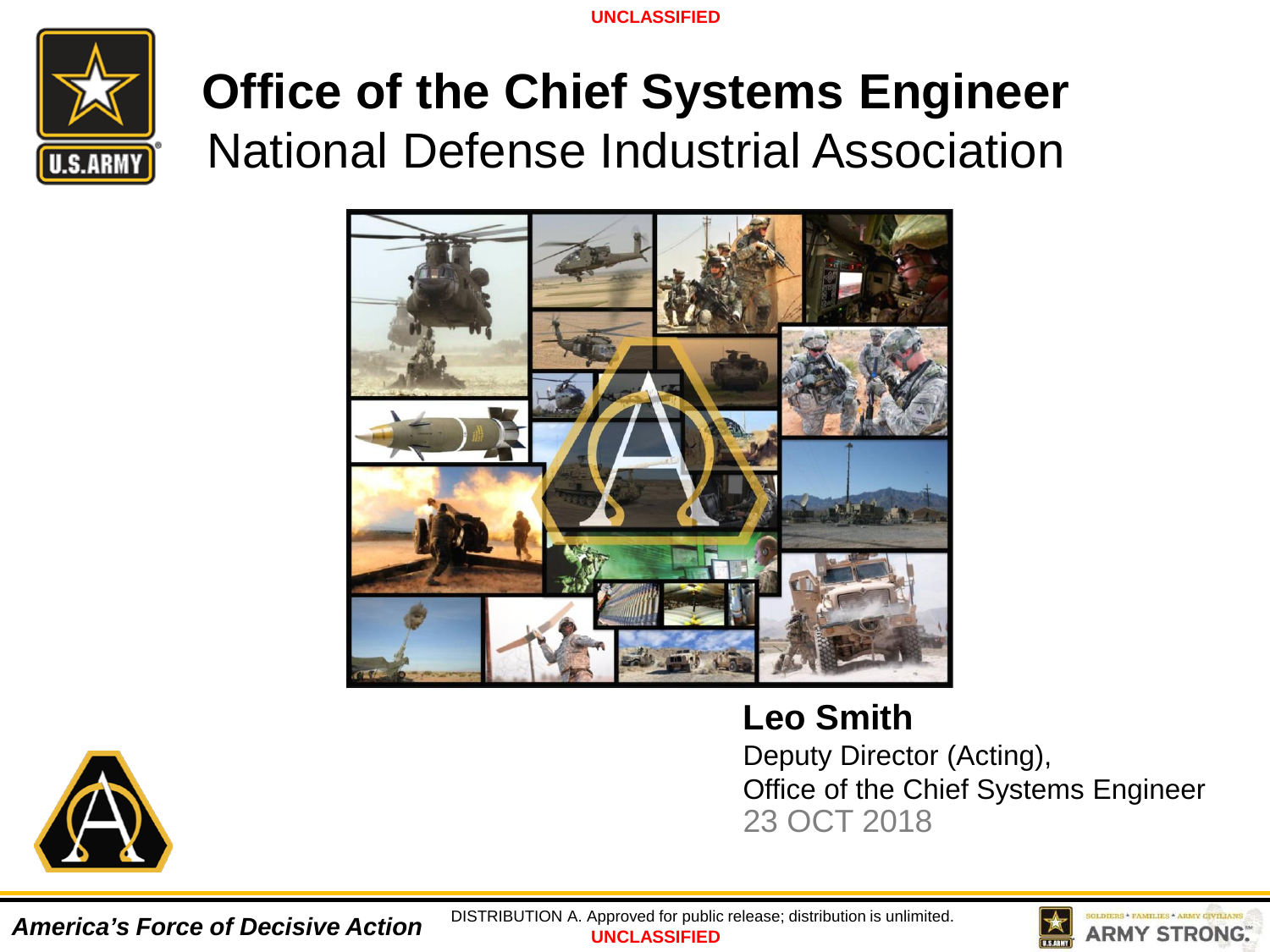

## *U.S. Army Modernization*



## • ARMY MODERNIZATION PRIORITIES: CROSS FUNCTIONAL TEAMS: ARMY DIRECTIVE 2017-24

- Long-Range Precision Fires
- Next Generation Combat Vehicle
- Future Vertical Lift
- Network Command, Control, Communication, and Intelligence
- Assured Positioning, Navigation and Timing
- Air and Missile Defense
- Soldier Lethality
- Synthetic Training Environment
- ESTABLISHMENT OF THE UNITED STATES ARMY FUTURES COMMAND: GENERAL ORDERS NO. 2018-10
- ASA(ALT) SoSE&I RE-ORGANIZATION:
	- Rapid Capabilities Office
	- Office of the Chief Systems Engineer

Rapidly Evolving Threats, Warfighting Concepts, and Technologies Require the Army To Innovate, Engineer, and Integrate Quickly - driving the need for Authoritative and Accessible Data, system Models and modern tools, and Architectures Must Underpin Modernization

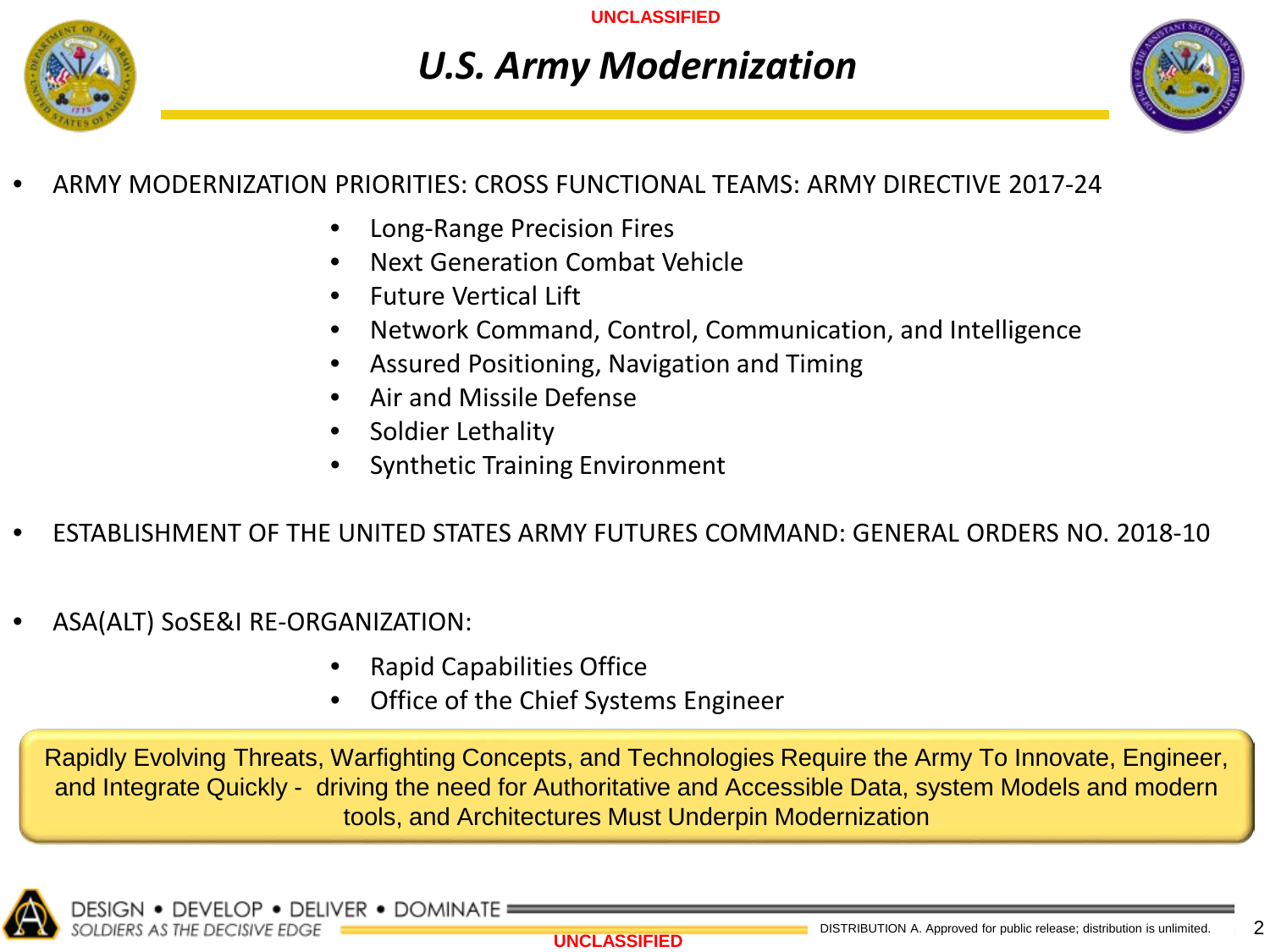

## **Office of the Chief Systems Engineer (OCSE)**



*Mission Statement*

Perform systems engineering for the ASA(ALT) and in support of the Army Materiel Enterprise to ensure delivered equipment meets the mission needs of the force against any potential adversaries

### *Functions / Goals*

- Maintain Army integrated modernization architecture
	- Support development of Army operational architectures in accordance with established standards
	- Develop integrative and Army systems architectures in accordance with established standards
	- Support development of integrated technical architectures in accordance with established standards
- Analyze and verify requirements as they are developed by Army Futures Command or other organizations
- Develop, manage, and communicate Army technical standards
- Analyze Army architectures and conduct trade studies
- Support execution and analysis for Joint Warfighting Assessment
- Integrate cybersecurity and System Security Engineering in ASA(ALT) program lifecycles and joint cyber capability development
- Perform systems engineering reviews and assessments of programs
- Develop systems engineering capabilities and workforce for the Army



DESIGN . DEVELOP . DELIVER . DOMINATE = SOLDIERS AS THE DECISIVE EDGE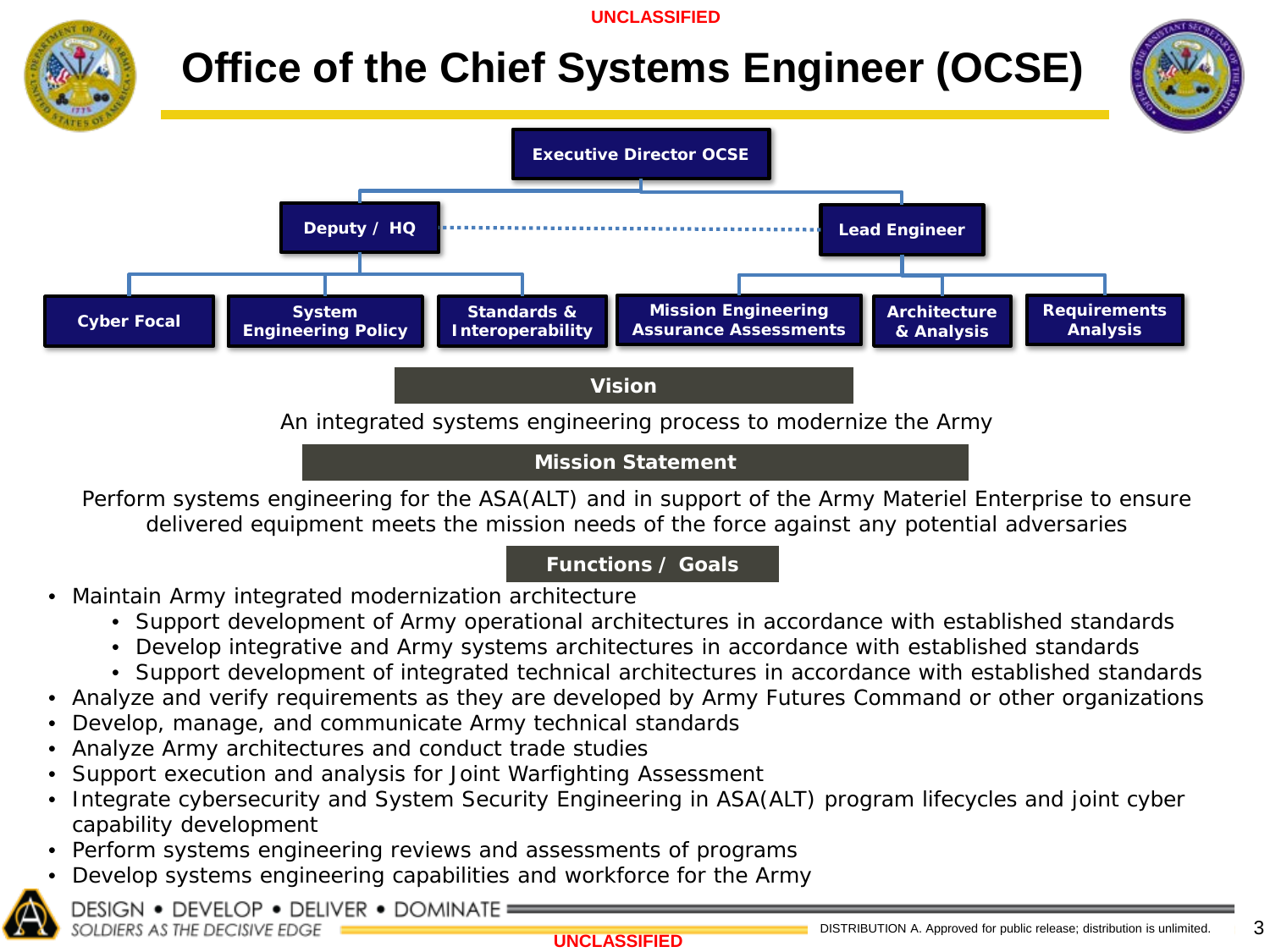

## Path Forward



- Establish and lead an Army Systems Engineering Working Group:
	- Best Practices development and Implementation
	- **Shape Policy**
	- Systems engineering workforce development
- Enable a holistic systems engineering and analysis view of operational environment that includes the threats, operational concepts, and employment concepts that drive programs
- Work with PEO's and across the community to ensure there is an authoritative data and architecture system that provides:
	- Operational Data
	- Requirements
	- Integrated Architectures
	- Models, Scenarios, and Threats for Analysis
- Evolve COE more to more broadly cover mission engineering, standards, and interoperability
- Apply cybersecurity and cyberspace engineering as early as possible in lifecycle
- Build systems assessments into JWA and other exercises
- Make systems engineering reviews of programs unintrusive so as not to introduce delays or excessive workload on programs
- Help programs employ standards in a way that does not introduce excessive cost and risk



DEVELOP . DELIVER . DOMINATE OLDIERS AS THE DECISIVE EDGE